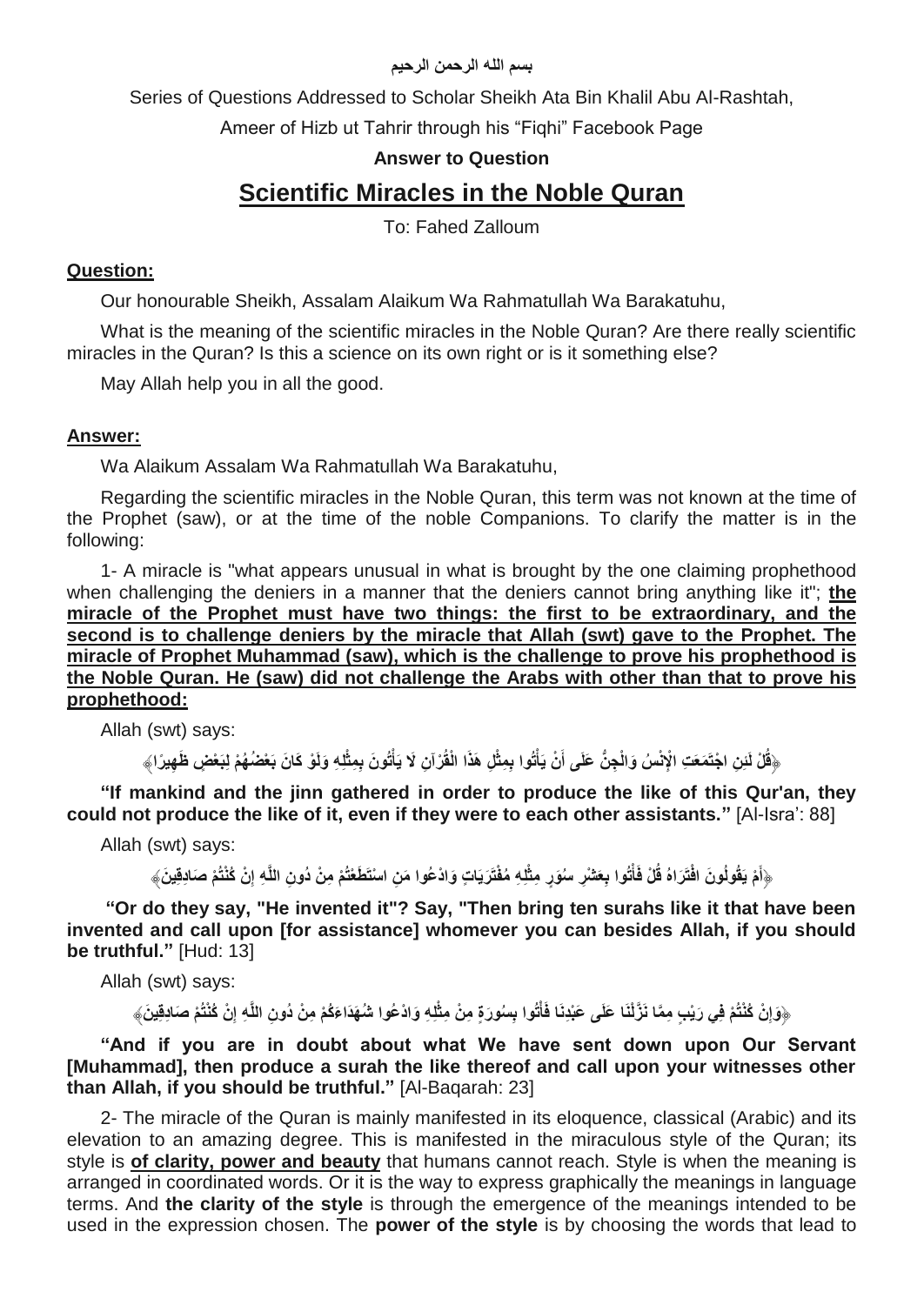the meaning that are best suitable. The delicate meaning is expressed with delicate words; the prudent meaning is delivered with prudent words; and the meaning of the denunciation is delivered with words of denunciation, and so on. **The beauty of style** is by choosing the purest phrases and most appropriate to deliver the intended meaning and suitable one with the words and meanings with the rest of the sentence and sentences.

3- The follower of the Quran finds the height and loftiness of its characterized style; of clarity, strength and beauty. Thus, the Quran has a special format, and it is found to use every meaning in the word that suits it, suits the words around it, and its meanings, and this is consistent in all of its verses. Thus, its miracle is clear in its style in terms of being a special form of speech that does not resemble the words of human, and human words do not resemble it. And in terms of delivering the meanings in the words and sentences appropriate to them, and in terms of the effect of words on the ears of those who understand its eloquence and study deep its meanings and are humbled to the level of almost prostrating to them, and the effect on those who do not realize the meanings, they are compelled by the ring of these words in the miraculous format that humbles the listener forcibly even if the meaning of the words is not understood. Therefore, it was a miracle and will remain a miracle until the Hour.

4- Here are examples from the evidences that the miracle of the Noble Quran is its linguistic style:

A- It is known that when a Prophet brings a miracle from Allah to challenge his people, it will be in a matter that his people have excelled on and are the most knowledgeable in so that the challenge will be fair. Musa (as) has challenged the people of Pharaoh with magic and they were the most knowledgeable people in magic, and Isa (as) challenged his people by curing the diseased and the revival of the dead and they were the most knowledgeable people in medicine, and so on, but the people of Mohammed (saw) were not the most informed in the natural sciences, magic or medicine, but they had the upper hand in the language. It was their passion and their daily work and they hardly mastered anything else; they were creative in writing, producing its prose of all kinds and in producing poetry with its laws (Bahr) andrhthym , so the most appropriate challenging miracle for them is the speech they know in the style of the Arabic language.

B- The Noble Quran challenged the Arabs to come up with a Surah (chapter) like it. For example, Surat Al-Kawthar, with no doubt, and other Surahs that are short do not entail a scientific issue or the like, but what stands out in it is the wonderful language style that the Arabs could not come up with anything like it.

C- The one who made the Arabs amazed and feel incapable when hearing the Noble Quran is its linguistic style and not the scientific aspect mentioned in it, and this is known of them and frequently (tawatur) transmitted from them. Even some of them said that the Quran is the magic of the words.

D- It was not transmitted from the Prophet (saw) that he made the challenge to the Arabs in the scientific aspects mentioned in the Noble Quran, but he (saw) used to ask them to bring something like it in style.

E- The Noble Quran came with meanings known to the Arabs at the time of the Prophet (saw) but sometimes it narrated from their own words as His (swt) saying:

﴿وَقَالُوا لَنْ نُوْمِنَ لَكَ حَتَّى تَفْجُرَ لَنَا مِنَ الْأَرْضِ يَنْبُوعًا \* أَوْ تَكُونَ لَكَ جَنَّةً مِنْ نَخِيلٍ وَعِنَبٍ فَتُفَجِّرَ الْأَنْهَارَ خِلَالَهَا تَفْجِيرًا \* أَوْ تُسْقِطَ **َ َ** السَّمَاءَ كَمَا زَعَمْتَ عَلَيْنَا كِسَفًا أَوْ تَأْتِيَ بِاللَّهِ وَالْمَلَائِكَةِ قَبِيلًا \* أَوْ يَكُونَ لَكَ بَيْتٌ مِنْ زُخْرُفٍ أَوْ تَرْفَى فِي السَّمَاءِ وَلَنْ نُوْمِنَ لِرُقِيَكَ حَتَّى **َ ْ َ َ** تُنَزِّلَ عَلَيْنَا كِتَابًا نَقْرَؤُهُ قُلْ سُبْحَانَ رَبِّي هَلْ كُنْتُ إِلَّا بَشَرَا رَسُولًا﴾

**"And they say, "We will not believe you until you break open for us from the ground a spring\* Or [until] you have a garden of palm trees and grapes and make rivers gush forth within them in force [and abundance]\* Or you make the heaven fall upon us in fragments as you have claimed or you bring Allah and the angels before [us] \* Or you have a house of gold or you ascend into the sky. And [even then], we will not believe in**